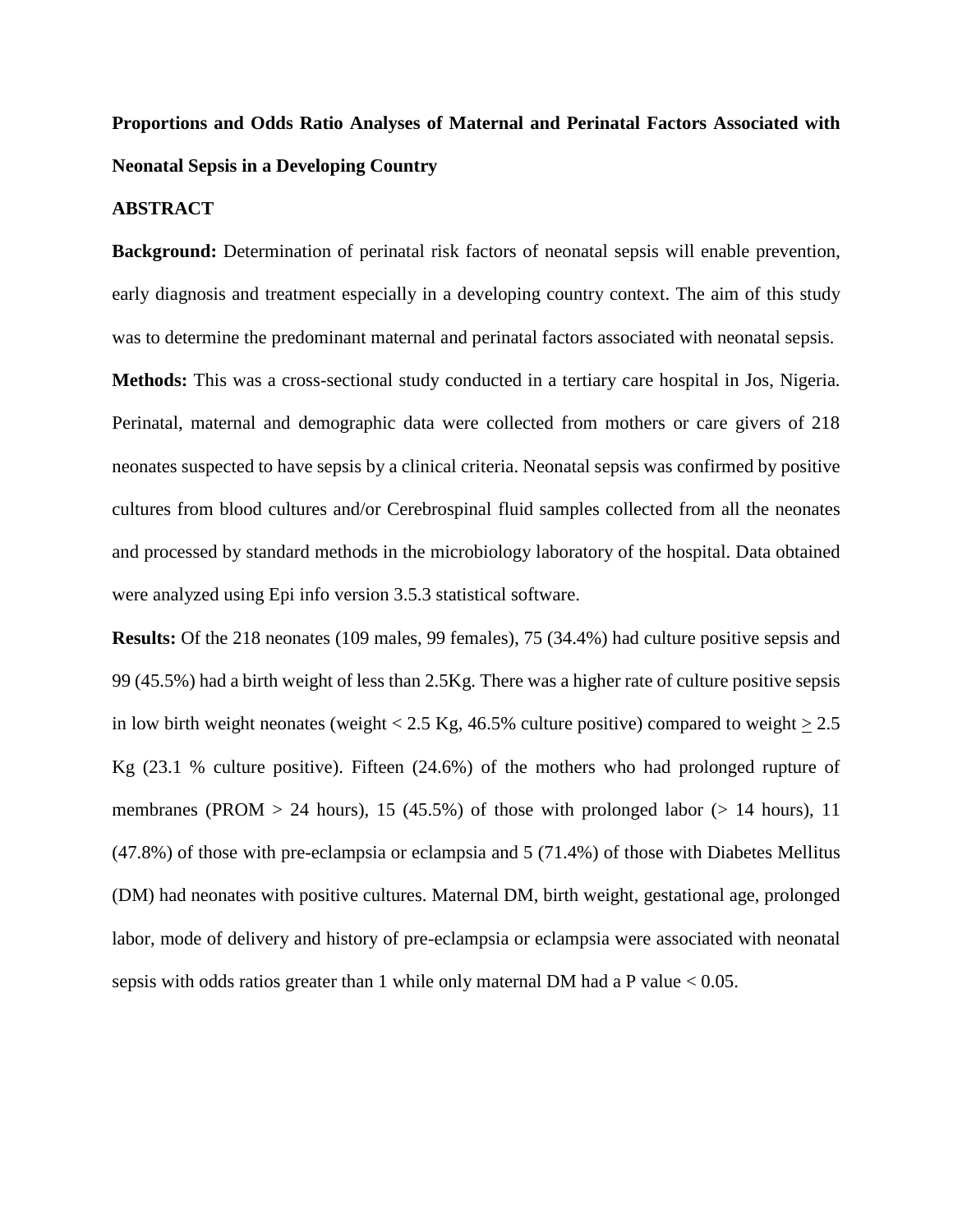

EGA = Expected Gestational Age, PROM = Prolonged rupture of membranes, DM = Diabetes Mellitus, UTI = Urinary Tract Infections